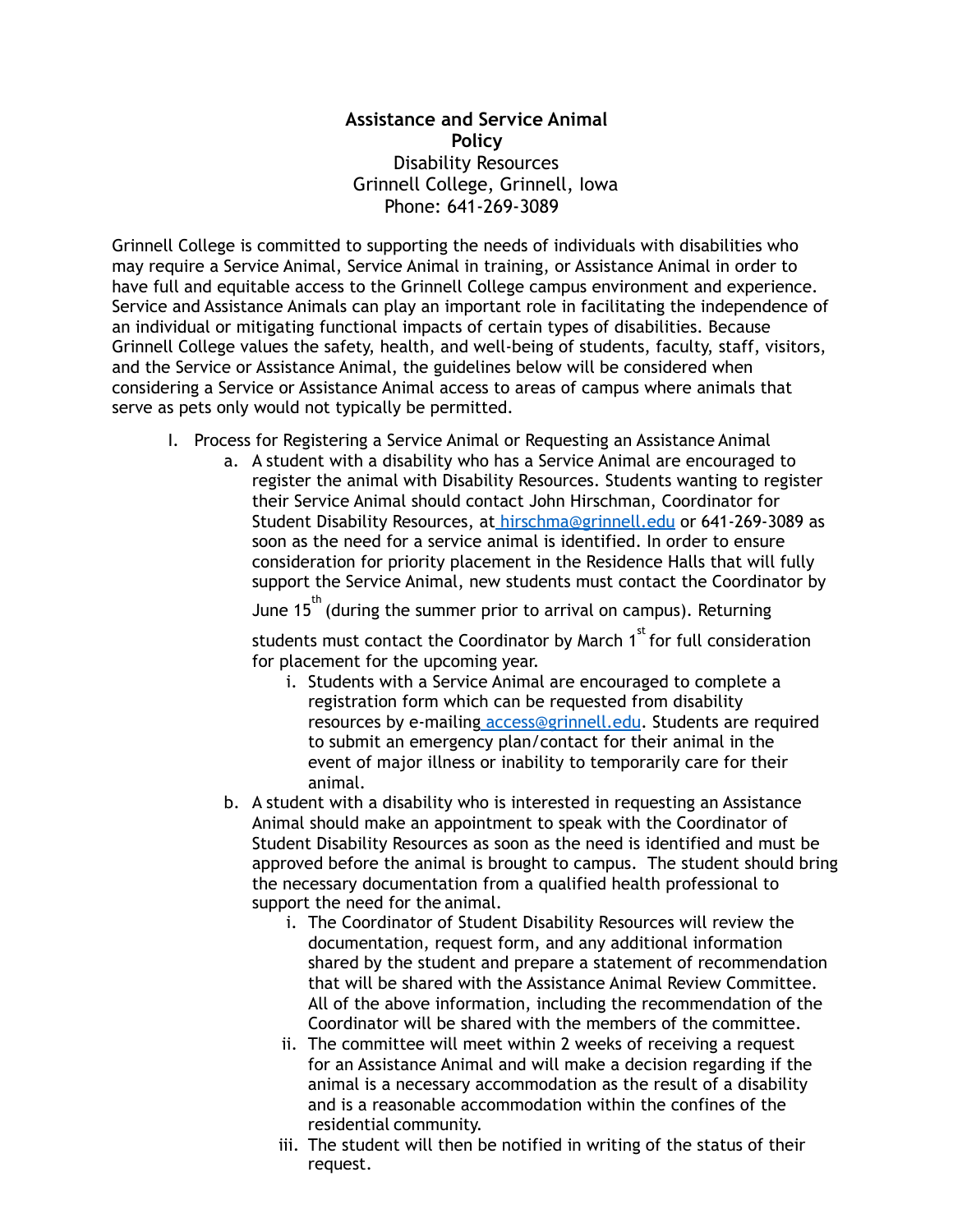- 1. If approved the student will work closely with the Coordinator and with Residence Life to arrange for an appropriate residential placement for them and the assistance animal.
- 2. If not approved, the student has the right to appeal the decision back to the committee if new information can be presented that may further inform the committee's decision or if the student believes that a procedural error has occurred.
	- a. All appeals must be submitted to the committee in writing within 10 business days of the initial decision.
- II. Definition s
- b. Once an appeal has been submitted, the committee will review the appeal within 10 business days of the request for an appeal.
- a. Service Animals

Service Animals are defined under the Americans with Disabilities Act Titles II and III as dogs that are individually trained to do work or perform tasks for an individual with a disability. In some instances a miniature horse may also qualify as a Service Animal. The ADA provides examples of work or tasks that a Service Animal may provide, including but not limited to, guiding people who are blind, alerting people who are deaf, retrieving items for a person in a wheelchair, alerting and protecting a person who is having a seizure, reminding a person to take medication, or grounding a person with Post Traumatic Stress Disorder during an anxiety attack. Under Iowa Code, Service Animals in training receive many of the same protections as a fully trained Service Animal.

Service Animals are allowed to accompany their owner in all areas of a facility where the public would typically be permitted to go. Some exceptions may apply, including areas that may present a direct threat to the safety of the Service Animal or where the presence of the Service Animal may compromise a sterile environment. Service Animals on the Grinnell College campus must be in the

owner's direct control at all times. This will typically mean that the animal must be harnessed, leashed, or tethered unless the task the animal performs requires them to be able to be controlled solely through voice or signal.

The Federal Government provides additional information about [ADA](http://www.ada.gov/service_animals_2010.htm)  [guidelines and regulations related to Service Animals.](http://www.ada.gov/service_animals_2010.htm)

b. Assistance Animals

Assistance Animals are defined and protected under the Fair Housing Act and Section 504. Assistance Animals are animals that work, provide assistance, perform tasks, or provide emotional support that mitigates one or more impacts of a

person's disability. Assistance Animals do not need to be individually trained to perform a task and can include animals other than dogs. On the Grinnell College campus Assistance Animals may be a reasonable accommodation in the residence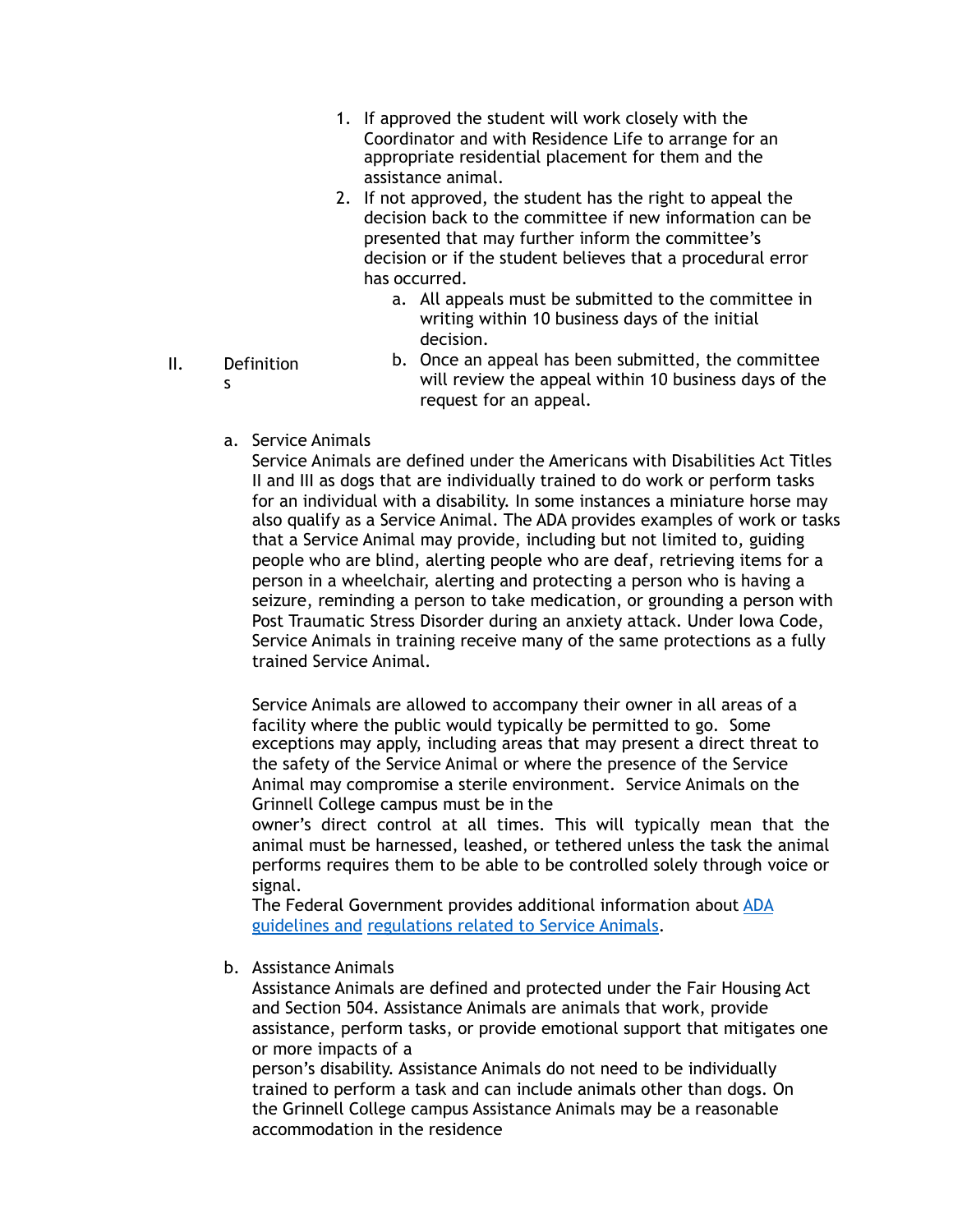relationship between the disability and the assistance the animal provides. Approved Assistance Animals are granted access only to the residential dwelling occupied by the individual with the disability. They are not permitted in other areas of the college campus. halls for a person with a documented disability if there is an identifiable

c. Pets

Neither Service nor Assistance Animals are considered to be pets because of the direct relationship they play as an accommodation for an individual with a disability. A pet is defined as an animal that is allowed under the Grinnell College Residence Life pet policy. These animals are kept for companionship.

d. Assistance Animal Review Committee

This committee made up of the Coordinator of Student Disability Resources, a Residence Life Staff Member, and a Facilities Management Staff Member is responsible for reviewing all requests for Assistance Animals on campus.

- Requirements of Service or Assistance Animals and Their Owners
- e. Requirements and Responsibilities of handlers
	- • Animals must be licensed in accordance with Grinnell City regulations and, if applicable must wear a valid vaccination tag.
	- • Animals must be up to date on vaccinations and must have an annual clean bill of health from a licensed veterinarian.
	- • The owner is responsible for appropriate care, including feeding, watering, and exercising the approved animal.
	- • The owner is responsible for waste clean-up and the cleanliness of the animal.
	- • The owner of an Assistance Animal is responsible for all transportation to and from the college, including to vet appointments, of the animal. Service Animals are allowed to accompany their owner anywhere the owner may travel, including Grinnell College transport otherwise approved for regular use by students.
	- • The owner is responsible for maintaining control of the approved animal at all times. Disruptive, destructive, or aggressive behavior on the part of the animal may result in the owner being asked to remove the animal from college facilities.
	- • The owner is responsible for the cost of any repairs associated with damage caused by an approved Assistance or Service Animal
	- • Approved Assistance or Service Animals must be cared for by the owner at all times, they should not be left overnight in the care of another student.
		- • An emergency care plan must be on file with Disability Resources and Residence Life for any animals on campus.
- III. Faculty, Staff, Students, and Visitors are expected to abide by commonsense rules of etiquette related to Service or Assistance Animals. Examples of appropriate etiquette include, but are not limited to the following:
	- a. Allow a Service Animal to accompany the owner at all times and everywhere on campus except where Service Animals are specifically prohibited.
	- b. Allow an Assistance Animal to accompany the owner within the dwelling if properly harnessed or controlled except to locations where Assistance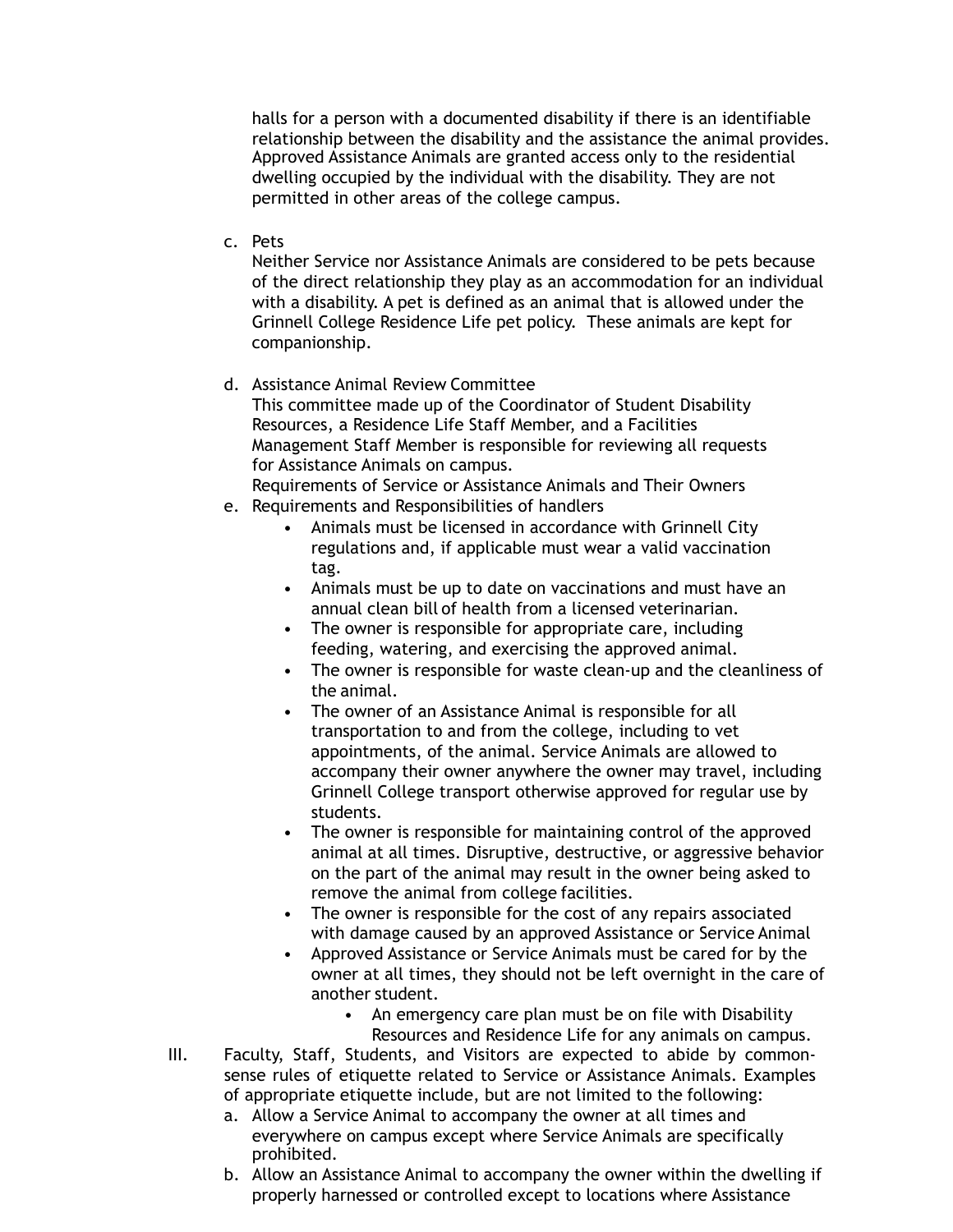Animals are specifically prohibited (e.g., individual living spaces of other students).

- c. Do not pet a Service or Assistance Animal without the advance permission of the owner; petting a Service Animal when the animal is working distracts the animal from the task at hand. Service Animals typically are identified by a vest, harness, or scarf that indicates that they are working animals.
- d. Do not deliberately distract or startle a Service or AssistanceAnimal.
- e. Do not feed a Service or Assistance Animal.
- f. Do not attempt to separate the Service or Assistance Animal from their owner.
- *g.* If you have concerns about the behavior or care of a Service or Assistance Animal please contact the Coordinator of Student Disability Resources at 641-269-3089 o[r hirschma@grinnell.edu.](mailto:hirschma@grinnell.edu) *Last revised 6/2020*